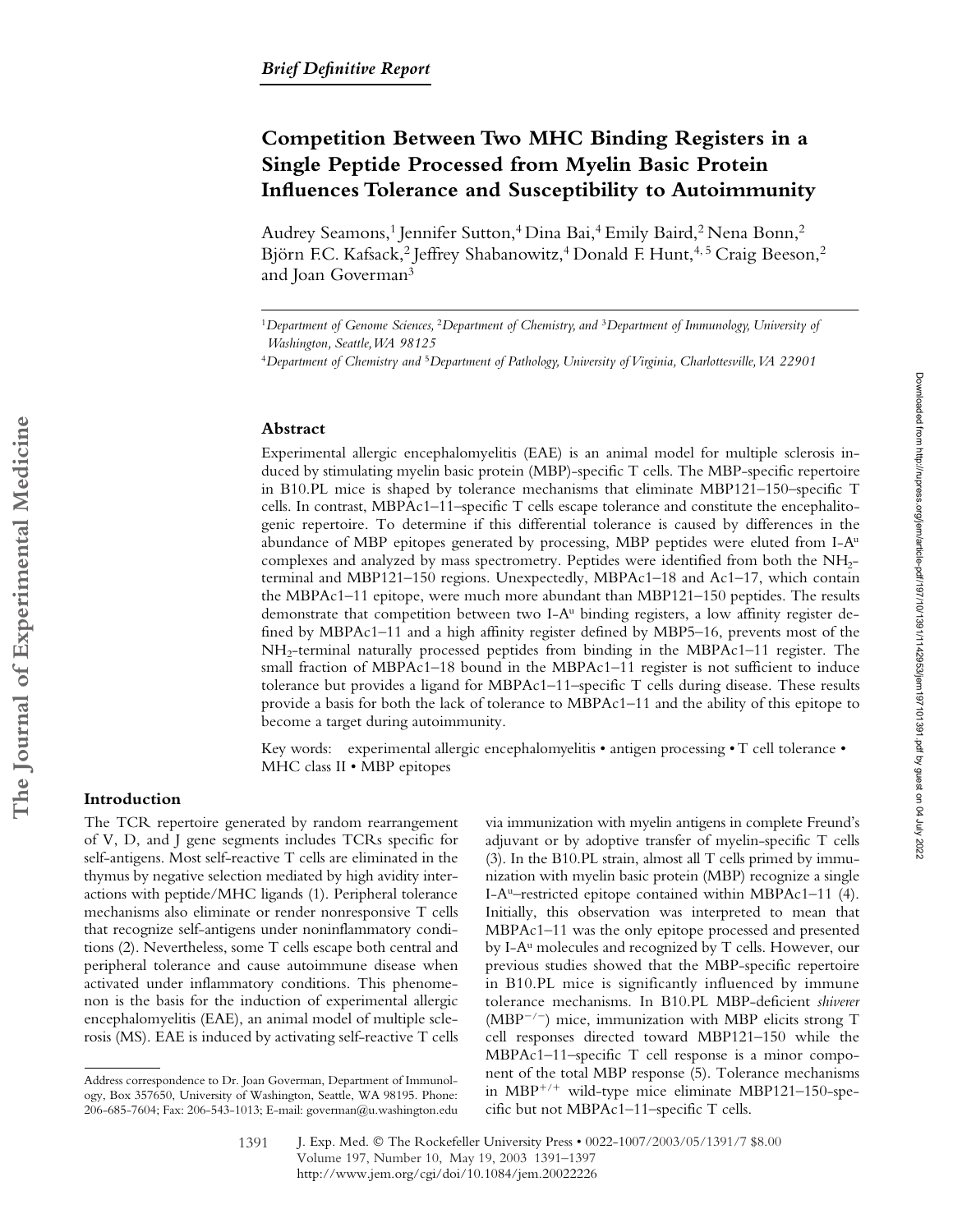We proposed that differences in the stability of peptide/ MHC ligands caused the differential tolerance induction of MBPAc1–11 and MBP121–150–specific T cells. Two synthetic peptides, MBP125–135 and MBP136–146, stimulated T cells from MBP-primed mice and both peptides exhibit high affinity for I-A<sup>u</sup> (6). In contrast, MBPAc1-11 binds I-A<sup>u</sup> poorly (7). These data suggested that one or both of the MBP125–135 and 136–146 epitopes are presented on the cell surface in greater abundance than MBPAc1–11 and therefore mediate tolerance more effectively. Analyses of TCR transgenic (Tg) mice supported this notion. MBP121–150-specific Tg T cells undergo central tolerance mediated by bone marrow–derived cells. MBP121–150 epitopes are presented constitutively in the periphery in sufficient quantity to activate naive MBP121– 150-specific Tg T cells adoptively transferred into wildtype mice (8). However, insufficient ligand is presented in vivo to induce central tolerance of MBPAc1–11–specific T cells (9) or trigger their activation in the periphery after adoptive transfer (8).

To provide direct support for this model of differential epitope display, we analyzed peptides eluted from  $I-A^u$  purified from MBP-pulsed APCs. We expected to detect predominantly MBP121–150 peptides and few or no peptides containing MBPAc1–11. Surprisingly, the predominant MBP peptides eluted from  $I-A^u$  were MBPAc1-17 and Ac1–18. A nested set of peptides containing MBP125–135 was also detected, but the abundance was 20-fold less than MBPAc1–17 and Ac1–18. We demonstrate that the abundance of MBPAc1–17 and Ac1–18 results from the presence of a high-affinity binding register, MBP5–16, that was previously described as "absolutely cryptic" (10). The results show that most, but not all,  $NH_2$ -terminal peptides are bound in the MBP5–16 register and are not recognized by MBPAc1–11–specific T cells. Our data define the naturally processed MBP peptides and identify the type of APC that presents tolerogenic MBP121–150 epitopes in vivo. The results provide an explanation for how MBPAc1–11–specific T cells escape tolerance but mediate disease under inflammatory conditions.

### **Materials and Methods**

*Mice.* B10.PL(73 NS)/Sn were obtained from The Jackson Laboratory. MBP<sup>-/-</sup> B10.PL mice, MBP1-11- and MBP121-150-specific TCR transgenic mice have been described previously (8, 9, 11).

*Sample Preparation for Mass Spectrometry.* MBP was isolated using a modified protocol of Martenson et al. (12). Briefly, frozen mouse brains (Pel-Freez Biologicals) were pulverized and lipids extracted in chloroform/methanol (2:1). Dried residue was homogenized in 0.3 M HCl and the supernatant was clarified by centrifugation, dialyzed against 10 mM acetic acid, and lyophilized. Single cell suspensions were prepared from the spleen and T cell–depleted using anti-TCR biotin (BD Biosciences) and streptavidin-labeled magnetic beads (Dynal). T cell–depleted splenocytes ( $2 \times 10^6$  cells/ml in RPMI) were incubated for 16 h at 37°C with or without MBP (95  $\mu$ g/ml). I-A<sup>u</sup> was isolated and peptides eluted according to Luckey (13) using the anti-I-A<sup>u</sup> 10–

3.6.2 antibody ( $\sim$ 1 mg/ $10^8$  cells) bound to Protein A beads. Peptides were eluted with 10% acetic acid through a 10 kD cutoff spinfilter (Millipore).

*Mass Spectrometry.* Approximately  $6 \times 10^6$  cell equivalents (ce) of sample spiked with 2 fmol angiotensin I was gradienteluted (C18 microcapillary, acetonitrile:water with 0.1 mM acetic acid, 0–70% in 40 min at 57 nL/min) directly into a homebuilt FT ion cyclotron resonance mass spectrometer (FT-ICR MS) as described previously (14). Full-scan mass spectra (300  $\leq$  $m/z \le 5,000$ ) were collected at one scan per second, with typical resolution of 5,000–10,000 amu. Subtractive analysis software aligned the data based on the shapes of their total ion chromatograms (TIC) and the similarity of masses found in scans at TIC peaks. Multiple charged ions were deconvoluted and compared among MBP pulsed and nonpulsed data sets. For peptide identity verification,  $\sim 6 \times 10^7$  ce of the MBP-pulsed sample were gradient eluted into a ThermoFinnigan LCQ Deca ion trap mass spectrometer (ThermoFinnigan) to collect ions with m/z of 300– 2,000 amu and predetermined precursor ions were subjected to collision-activated dissociation. MS/MS spectra were manually interpreted and compared with the synthetic peptide MS/MS fragmentation patterns. Coelution studies were performed by adding 60 fmol of synthetic peptide to a  $6 \times 10^7$  ce sample. Peptide concentrations were estimated by normalizing the ion intensities to the angiotensin internal standard.

*Peptide Binding Assays.* Peptides were synthesized using standard Fmoc chemistry on an Applied Biosystems 433A peptide synthesizer (Foster City) and labeled with *N*-hydroxysuccinimidyl ester of 5(6)-carboxyfluorescein before cleavage. Labeling was on either the NH<sub>2</sub> terminus or, for N-acetylated peptides, on a COOH-terminal lysine selectively deprotected with 2% hydrazine. Peptides were high performance liquid chromatographypurified and their identity confirmed by mass spectrometry. Detergent soluble I- $A^u$  was prepared as described (6). A solution of I-Au (50–100 nM in 0.2 mM dodecyl maltoside/PBS) was incubated with excess peptide at pH 5.3 at 37°C. Unbound peptide was removed by size exclusion (Sephadex G50-SF) at 4°C, pH 7.4. The amount of peptide bound to  $I-A<sup>u</sup>$  was assessed by high performance size exclusion chromatography (300 mm  $\times$  7.8 mm, Biosep-SEC-S 3000; Phenomenex) as the amount of fluorescence associated with the protein peak. Loss in fluorescence as a function of time was fit to an exponential function to obtain dissociation half-times.

*Detection of MBP-presenting APCs.* All antibodies were from BD Biosciences except those indicated. T cells from  $MBP^{-/-}$ MBP121–150-specific TCR Tg mice were purified using biotinylated anti-V $\alpha$ 2.3 and AutoMACS (Miltenyi Biotec) cell separation.  $B220<sup>+</sup>$  B cells were purified using biotinylated anti-B220 and AutoMACS cell separation. Dendritic cells (CD11c<sup>+</sup>) and macrophages (F4/80<sup>+</sup>/ CD11c<sup>-</sup>) were isolated from splenocytes depleted of  $TCR^+$  and  $B220^+$  cells by AutoMACS cell separation and sorted based on F4/80-PE (Caltag) and CD11c-FITC using a FACS Vantage™ (Becton Dickinson) cell sorter. Purity of all populations was greater than 86%. APC subsets (APC numbers/well are indicated in Fig. 3) were cultured with  $5 \times 10^4$  purified MBP121–150–specific T cells in 96-well round bottom plates in complete RPMI. Cultures were incubated 48 h, pulsed with [H3]-thymidine, and harvested 18 h later. Stimulation index is calculated as the mean CPM of T cells incubated with wildtype APCs divided by the mean CPM of T cells incubated with  $MBP^{-/-}$  APCs.

*T Cell Proliferation Assays Using Fixed APCs.* Assays were performed as described above except T cells from MBPAc1–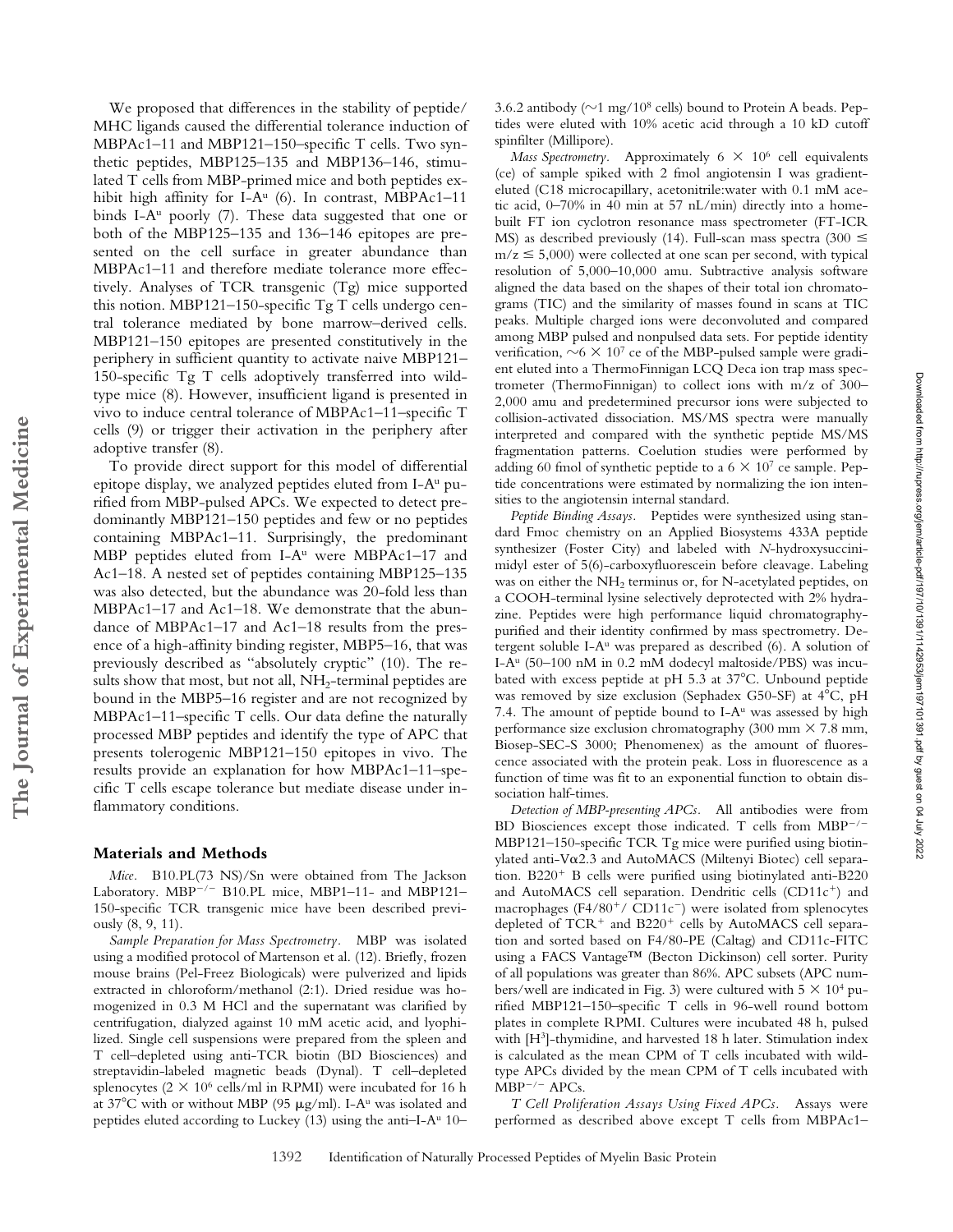11-specific TCR Tg mice were purified by AutoMACs separation using anti-V $\alpha$ 2.3 or V $\beta$ 8.1/8.2 antibodies and then sorted to remove contaminating I-A<sup>u</sup>-expressing cells using either anti-V $\alpha$ 2.3 or V $\beta$ 8.1/8.2 and anti-I-A<sup>b</sup> (clone AF6–120.1, cross-reactive to I-A<sup>u</sup>). Sorted T cells were plated at  $2 \times 10^{5}$ / well with 50 uM peptide or 95  $\mu$ g/ml whole MBP and 10<sup>6</sup> irradiated live or fixed (0.1% paraformaldehyde for 5 min at room temperature) splenocytes.

## **Results**

**The Journal of Experimental Medicine**

The Journal of Experimental Medicine

*Processing of MBP Generates Two Distinct Nested Sets of Peptides.* The large differences in affinity for I-Au observed between peptides within MBP121–150 versus MBPAc1–11 suggested that differential T cell tolerance induction reflected differences in the abundance of peptide/ MHC ligands derived from these regions. A caveat to these studies is that the synthetic peptides may not represent the actual epitopes processed from MBP under noninflammatory, tolerizing conditions in vivo. Residues flanking a core epitope can influence binding to MHC by interacting with MHC residues outside the binding groove (15). Additionally, processed peptides may contain multiple epitopes that compete for MHC binding (16). These concerns motivated us to identify the peptides bound to I-A<sup>u</sup> after processing of whole MBP.

We used differential analysis to identify the MBP peptides bound to I-A<sup>u</sup>. B10.PL splenocytes were incubated overnight with whole MBP and this positive sample was compared with  $MBP^{-/-}$  B10.PL splenocytes incubated without MBP. I-A<sup>u</sup> molecules were purified and peptides were eluted from both the MBP positive and negative samples. Peptide masses were analyzed using Fourier transform ion cyclotron resonance mass spectrometry (FT-ICR-MS). Total ion chromatograms for each sample are shown in Fig. 1. Peptides present in the positive (MBP pulsed) and absent in the negative FT-ICR-MS datasets were identified using subtractive analysis software.

We identified two nested sets of MBP peptides. The identity of multiple peptides from each set was confirmed by collision-activated dissociation analyses (CAD) and coelution (Table I). One peptide set corresponded to the  $NH<sub>2</sub>$ terminus of MBP and the other set was derived from the MBP121–150 region. The most abundant MBP peptides

were MBPAc1-17 and Ac1-18, which were  $\sim$ 20 times more abundant than peptides from the MBP121–150 region. Within the MBP121–150 region, only peptides containing the predicted core epitope MBP125–135 and not MBP136–146 were identified (detection limit estimated at one copy/cell).

*The MBP5–16 Binding Register Accounts for the Abundance of NH2-terminal Peptides.* The paradoxical observation that MBPAc1–17 and Ac1–18 are the most abundant peptides generated by processing MBP despite the low affinity of MBPAc1–11 for I-A $u$  could be due to the presence of a second more stable binding register within these peptides. This idea was initially suggested by the observation that rat MBPAc5–20 and MBPAc9–20 inhibited EAE induced by immunization with rat MBPAc1–11 by competition for I-A<sup>u</sup> binding  $(17)$ . Fairchild et al.  $(10)$  investigated this binding register in mouse MBP and implicated the tyrosine at MBP12 as the anchor residue binding in the p6 pocket of I-A<sup>u</sup>. The core peptide binding in this register, MBP5–16, would be favored relative to the MBPAc1–11 register, which places an unfavorable lysine (MBP4) in the p6 pocket. However, these earlier studies concluded that the naturally-processed peptides derived from whole MBP could not contain both MBPAc1–11 and MBP5–16 (10, 17). Our data demonstrating that MBP processing primarily generates  $NH<sub>2</sub>$ -terminal peptides containing both registers required us to reconsider this interpretation.

We investigated whether the  $NH<sub>2</sub>$ -terminal peptides could bind I- $A<sup>u</sup>$  using both binding registers by analyzing the dissociation kinetics of MBPAc1–18 as well as smaller peptides representing the individual binding registers from solubilized I-A<sup>u</sup>. MBP5–16/I-A<sup>u</sup> dissociated so slowly that a half-life was difficult to measure  $(t_{1/2} > 1,000)$  h). The half-life of MBPAc1-11/I-A<sup>u</sup> was only 30 min. Interestingly, MBPAc1-18/I-A<sup>u</sup> dissociated with biphasic kinetics, suggesting that the peptide binds in a mixture of short-lived and long-lived complexes (Fig. 2 A). Under these binding conditions (incubation with MHC molecules for 1 h at  $37^{\circ}$ C),  $\sim$ 38% and 62% of the MBPAc1-18 peptides formed short- and long-lived complexes, respectively. Increasing the incubation time from 1 to 16 h increased the amount of MBPAc1–18 peptide bound in the long phase to 77% (unpublished data). Dissociation of analogue peptides with mutations in the p6 anchor residues for each reg-



1393 Seamons et al. Brief Definitive Report

Figure 1. Total ion chromatograms (TIC) from the FT-ICR MS analysis of peptide from MBP-pulsed and unpulsed samples. Mass spectra acquisitions were recorded at 1 s intervals. The majority of the peptides eluted over a  $\sim$ 28 min period during the gradient.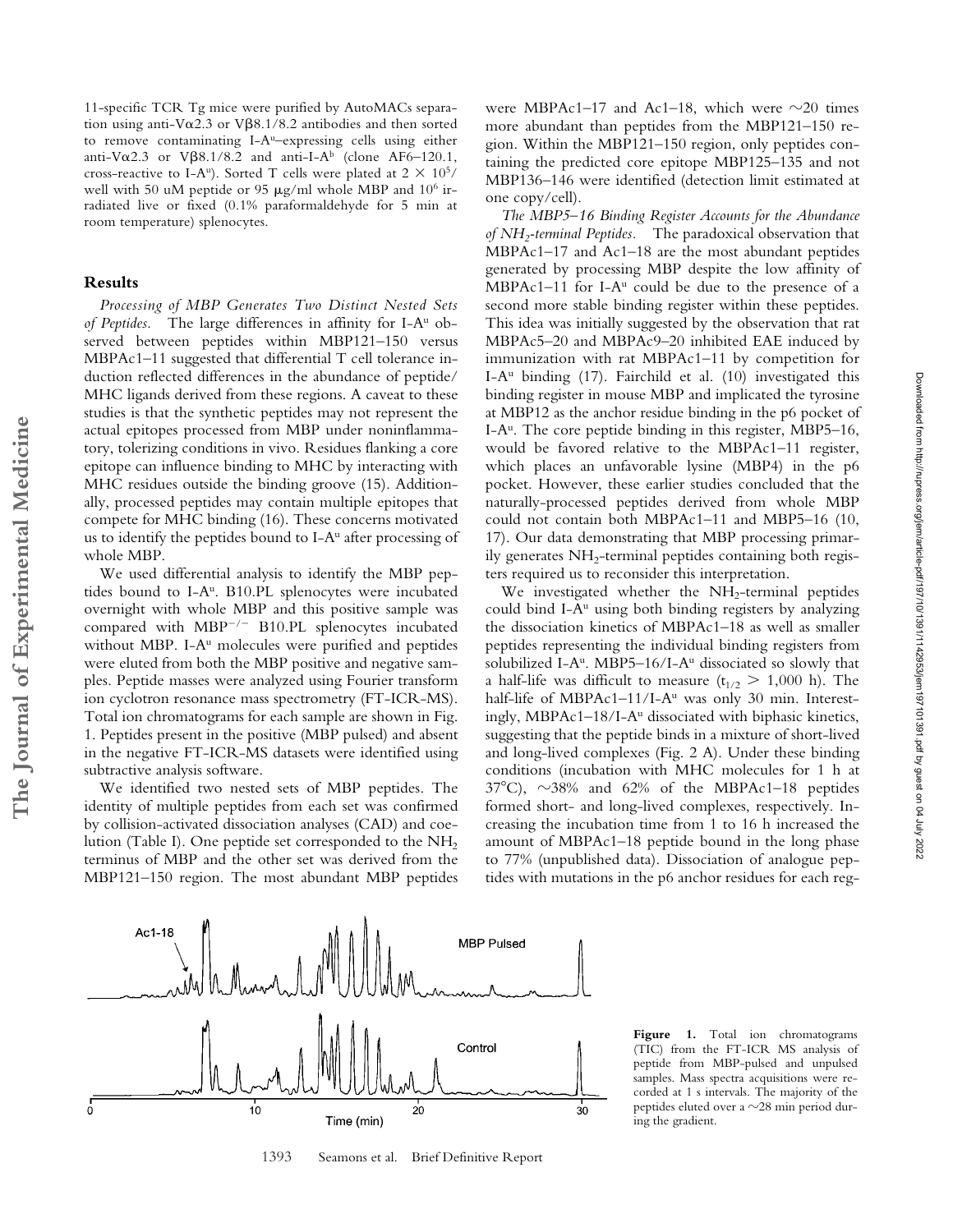| MBP peptide <sup>a</sup> | Observed mass | Calculated mass      | Scan no. | Abundance | Copy/cellb | CAD | Coelution |
|--------------------------|---------------|----------------------|----------|-----------|------------|-----|-----------|
| $3 - 16$                 | 545.307       | 545.309              | 153      | 11.7      | 2.4        |     |           |
| $3 - 17$                 | 430.994       | 430.992c             | 204      | 51.9      | 10.4       |     |           |
| $2 - 16$                 | 430.994       | 430.992c             | 204      | 51.9      | 10.5       |     |           |
| $4 - 17$                 | 531.634       | 531.634              | 190      | 181.6     | 36.3       | Yes | Yes       |
| $Ac1-16$                 | 612.010       | 612.003              | 321      | 90.8      | 18.1       |     |           |
| Ac1-17                   | 641.015       | 641.013              | 311      | 2,410.9   | 484.0      | Yes | Yes       |
| $Ac1-18$                 | 674.696       | 674.696              | 328      | 3,112.8   | 622.0      | Yes | Yes       |
| Ac1-19                   | 718.738       | 718.718              | 438      | 33.4      | 6.7        |     |           |
| $Ac1-20$                 | 756.738       | 756.718              | 439      | 122.1     | 24.4       |     |           |
| $Ac1-22$                 | 619.823       | 619.814c             | 428      | 28.4      | 5.7        |     |           |
| 124-137                  | 499.583       | 499.580              | 183      | 46.2      | 9.2        | Yes |           |
| 124-138                  | 548.609       | 548.602              | 319      | 32.5      | 6.3        | Yes |           |
| 123-138                  | 567.616       | 567.610              | 317      | 31.4      | 6.5        | Yes |           |
| 123-136                  | 499.583       | 499.580              | 183      | 46.2      | 9.2        | Yes |           |
| 122-136                  | 548.609       | 548.602              | 319      | 32.5      | 6.3        | Yes | Yes       |
| 121-136                  | 567.616       | 567.610              | 317      | 31.4      | 6.5        | Yes |           |
| 122-137                  | 567.616       | 567.610              | 317      | 31.4      | 6.5        |     |           |
| 120-137                  | 450.227       | 450.222 <sup>c</sup> | 363      | 16.8      | 3.4        |     |           |

**Table I.** *MBP Peptides Eluted from I-Au Identified by Mass Spectrometry*

a Peptide identity assigned by matching observed and calculated masses, CAD column indicates confirmed identities. Numbering is based on the sequence of the 18.5 kD MBP isoform.

 $\overline{b}$ Based on copy number/cell of MBPAc1-18 which was determined by comparison to angiotensin control.

"Observed masses are from +4 charge state peptides, all other masses are from +3 charge state peptides.

ister was also analyzed. The MBPAc1–18Y12A substitution, which abrogates binding in the MBP5–16 register, exhibits single phase, rapid dissociation essentially identical to the dissociation of MBPAc1–11 (Fig. 2, A and B). Conversely, the MBPAc1–18K4Y substitution, which replaces the unfavorable lysine with a tyrosine in the anchor position of the MBPAc1–11 register, exhibits single phase, slow-dissociation kinetics with a half-life very similar to the



Figure 2. MBPAc1-18 demonstrates biphasic dissociation. (A) Dissociation of fluorescein-labeled MBP peptides from soluble I-A<sup>u</sup>. MBP peptides were incubated with soluble I-A<sup>u</sup> for 1 h at 37°C. For MBPAc1–18,  $\sim$ 38% of the original peptide bound was bound in the faster phase: t<sub>1/2fast</sub> = 3.7 h. About 62% of the initial peptide is bound in the slow phase:  $t_{1/2slow} = 117$  h. (B) Expanded time scale of panel A showing the monophasic fast dissociation of both MBPAc1–18Y12A and MBPAc1–11.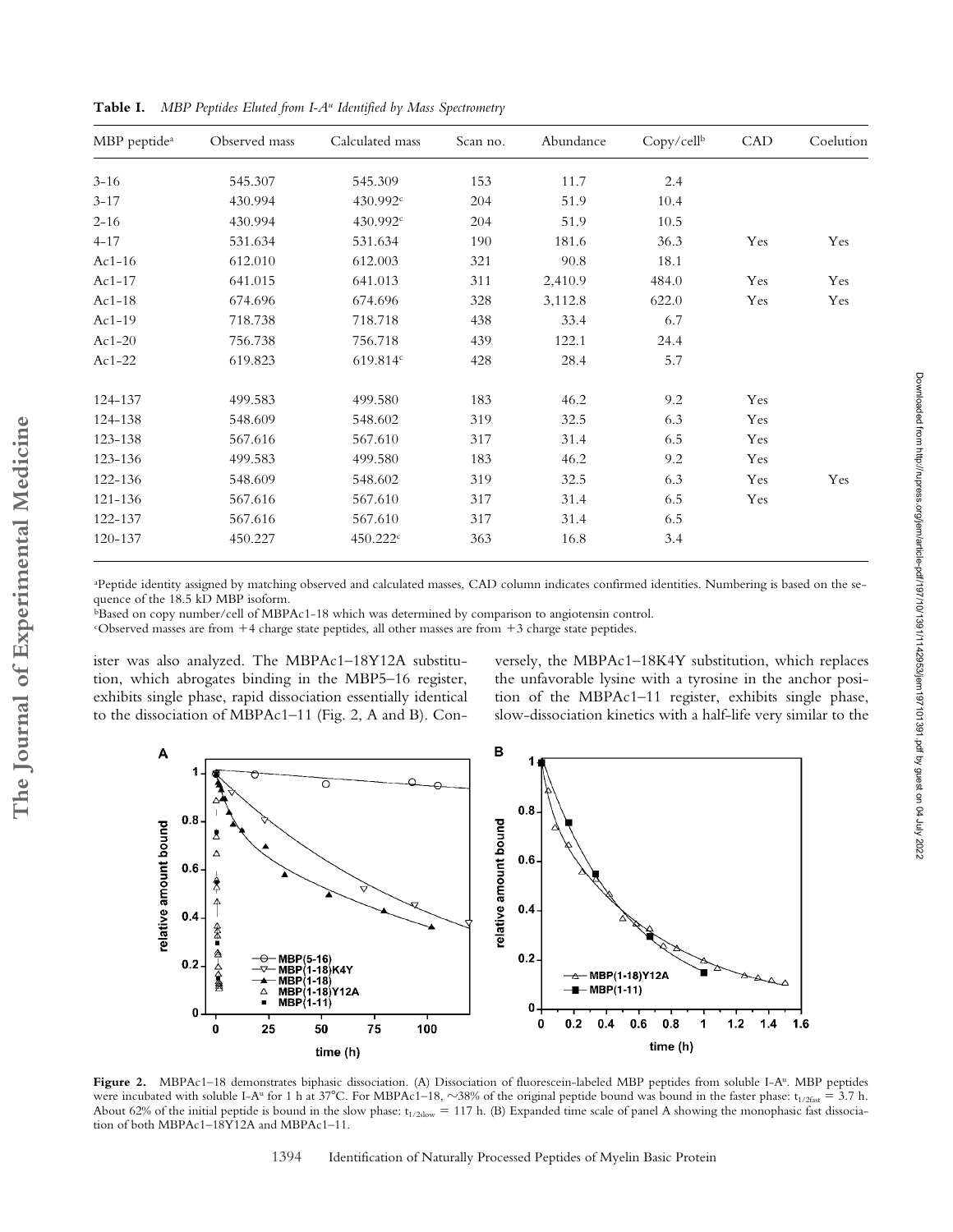slow-dissociation phase of native MBPAc1–18 (Fig. 2 A). These data confirm the utilization of two binding registers within MBPAc1–18 and suggest that most, but not all, of MBPAc1–18 is bound to I-A<sup>u</sup> in the MBP5–16 register.

*MBPAc1–11–specific T Cells Recognize I-Au/Ac1–18 MBP Complexes on Fixed APCs.* The data described above suggest that priming of MBPAc1–11–specific T cells by immunization with whole MBP occurs through recognition of the small amount of MBPAc1–17 and Ac1–18 bound in the MBPAc1–11 register. This interpretation predicts that MBPAc1–11–specific T cells should respond to MBPAc1– 18 without additional processing. To test this prediction, we analyzed proliferation of T cells from two different MBPAc1–11–specific TCR Tg lines (9, 11) using MBPAc1–18 and fixed or live APCs. While only live APCs could present whole MBP to the T cells, both T cells responded well to MBPAc1–18 and MBPAc1–11 on fixed APCs (SIs of 1476 and 784 for MBPAc1–18; 791 and 604 for MBPAc1-11).

*Dendritic Cells Constitutively Present MBP121–150 Epitopes In Vivo.* Our results indicated that peptides bound in the MBP5–16 and MBP125–135 registers form very stable complexes with I-A<sup>u</sup>. This suggested that MBP121-150specific TCR Tg T cells might detect MBP125–135/I-Au complexes on APCs directly ex vivo and allow us to identify the type of APC presenting these epitopes. Mononuclear cells from the spleen and lymph nodes were tested for their ability to stimulate MBP121–150–specific T cells in vitro without addition of exogenous MBP. MBP121–150– specific T cells isolated from MBP<sup>-/-</sup> TCR Tg mice pro-



Figure 3. MBP121-150-specific Tg T cells respond to dendritic cells presenting endogenous MBP directly ex vivo. Stimulation index (SI) was calculated as described in methods. APCs: whole splenocytes (SPL), peripheral lymph node cells (PLN), or superficial cervical lymph nodes cells (CLN), B cells (B220<sup>+</sup>), dendritic cells (CD11c<sup>+</sup>), and macrophages (F4/ 80<sup>+</sup>/CD11c<sup>-</sup>). Numbers of APCs/well are indicated in parentheses. Data on the left are responses from an individual mouse representative of 22 mice over seven experiments. Variation in SIs for different tissues was seen between individual mice. Mean, standard deviation, and median of SIs and the fraction of mice with  $SIs > 2$  (respectively) are as follows: SPL (3.6, 2.9, 3.0, 13/22); PLN (19.1, 26.8, 7.7, 19/22); and CLN (6.7, 9.1, 4.5, 19/ 22). The data shown on the right are representative from two experiments.

liferated specifically in response to either irradiated splenocytes, pooled brachial, axial, and inguinal lymph node cells or superficial cervical lymph node cells isolated from wildtype MBP<sup>+/+</sup> but not MBP<sup>-/-</sup> mice (Fig. 3). Splenocytes were fractionated based on expression of B220, CD11c, and F4/80. Only the CD11 $c^{+}$  population triggered significant proliferation (SI greater than 3), indicating that dendritic cells are the major cell type presenting endogenouslyderived MBP121–150 epitopes. Although the amount of specific T cell proliferation varied for different tissues, no correlation was observed with either the number of  $CD11c<sup>+</sup>$  cells or the level of I-A<sup>u</sup> expression on CD11c<sup>+</sup> cells in different tissues, suggesting that differences in proliferation may reflect variation in the amount of MBP present in a tissue (unpublished data).

#### **Discussion**

We identified the peptides generated from processing whole MBP in B10.PL mice and the APCs that normally present these peptides in vivo. The most abundant MBP peptides eluted from I-Au are MBPAc1–17 and MBPAc1– 18. A second set of nested peptides containing the core MBP125–135 was found at much lower abundance. The observation that more  $NH_2$ -terminal than MBP125–135 peptides are presented by APCs is precisely the opposite of what our T cell tolerance studies predicted. This paradox is explained by the demonstration that MBPAc1–18 binds to I-Au using two binding registers, MBPAc1–11 and MBP5– 16. The biphasic dissociation kinetics of MBPAc1–18, as well as the dissociation rates of analogue peptides shown in Fig. 2, suggest that most of the MBPAc1–17 and MBPAc1–18 peptides are bound in the MBP5–16 register. Processed  $NH_2$ -terminal peptides truncated at the  $NH_2$  terminus (Table I) must also bind in the MBP5–16 register because they lack important residues required for binding in the MBPAc1–11 register (18). MBPAc1–11–specific T cells do not recognize NH<sub>2</sub>-terminal peptides bound in the MBP5–16 register and therefore do not encounter sufficient ligand to undergo tolerance induction.

Our data resolve the question of which peptides are generated by processing the  $NH<sub>2</sub>$ -terminal region of MBP. This question has been debated for many years because MBPAc1–11–specific T cells respond to processed whole MBP in vivo, yet MBPAc1-11 binds very poorly to I-A<sup>u</sup> in vitro. Structural studies confirm that MBPAc1–11 binds I- $A<sup>u</sup>$  in an energetically unfavorable register in which one third of the MHC cleft is empty (18). MBP peptides that extend beyond MBPAc1–11 exhibit stronger binding via a second register (7, 10), however, it was hypothesized that processed peptides could not contain both registers because the more stable register would prevent binding in the MBPAc1–11 register. This idea was supported by the lack of MBPAc1–11–specific T cell hybridoma responses to peptides longer than MBPAc1–13 on fixed APCs in vitro (10). In contrast to these data, we demonstrate that T cells expressing two different Tg MBPAc1–11–specific TCRs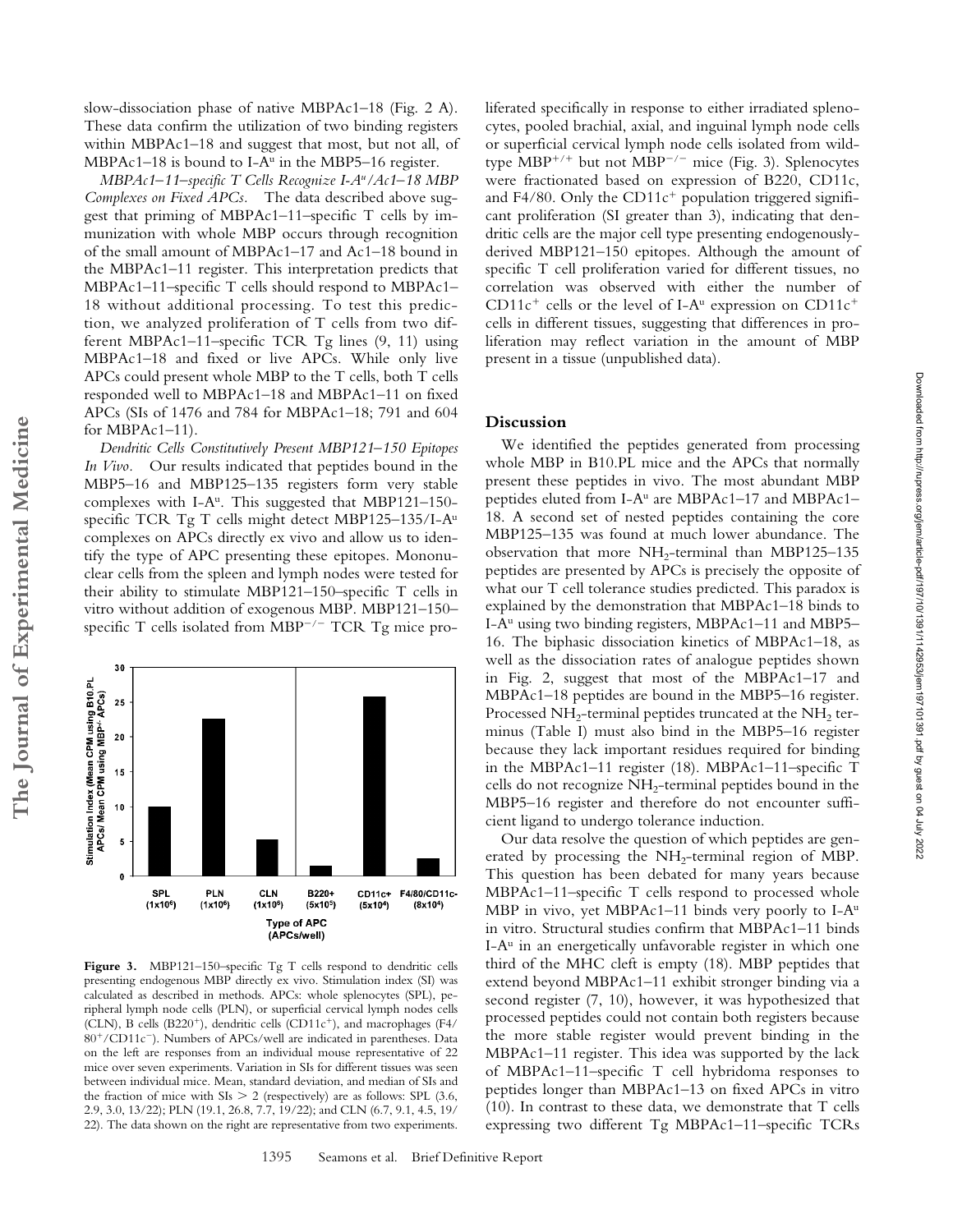respond well to MBPAc1–18 on fixed APCs. The Tg T cells may be more sensitive compared with the hybridomas used in earlier experiments. Interestingly, we show that MBPAc1–11 register binding is enhanced in the longer MBPAc1–18 peptide relative to MBPAc1–11. The rapiddissociation phase for MBPAc1–18 gives an apparent halftime of 3.7 h as compared with the 30 min half-life observed for MBPAc1–11/I-A<sup>u</sup> complexes. This is consistent with our finding that 10-fold less MBPAc1–18 compared with MBPAc1–11 is needed to stimulate MBPAc1–11– specific T cells (unpublished data). Thus, the presence of the MBP5–16 register enhances presentation of the MBPAc1–11 register rather than inhibiting it.

It was initially surprising that  $\sim$ 20 times more MBPAc1–17 and Ac1–18 than MBP125–135 peptides were detected in the eluted peptides because all of these peptides exhibit similar affinities for I-Au. Several factors may account for enrichment of NH<sub>2</sub>-terminal peptides. The most abundant murine MBP isoform purified from myelin includes the  $NH<sub>2</sub>$ -terminal region but excludes MBP125–135 (19), resulting in a fivefold enrichment of  $NH<sub>2</sub>$ -terminal sequences. The ends of a protein may also be easier to denature and facilitate processing than sequences in the middle of the protein. Lastly, the N-acetyl group may inhibit exopeptidases and protect peptides from further degradation, consistent with the observation that nonacetylated NH2-terminal peptides are detected at comparable levels to the MBP125–135 peptides (Table I) while MBPAc1–17 and Ac1–18 are more abundant.

Competition for binding to  $I-A^u$  between the MBPAc1– 11 and MBP5–16 binding registers provides a mechanistic explanation for the lack of tolerance induction in MBPAc1–11–specific T cells. The bias toward the MBP5– 16 register observed in vitro after a 1 h incubation of MBPAc1–18 with I- $A^u$  could be even stronger in vivo because increasing the incubation to 16 h increased the percentage of peptide bound in the MBP5–16 register. The 1 h incubation time may underestimate the time that  $I-A^u$  is exposed to MBP peptides in vivo, considering that there is approximately a 12 h delay before peptide derived from endocytosed protein is processed and presented on the surface of activated dendritic cells (20). H-2M activity may also influence register utilization and is likely to favor the more energetically stable MBP5–16 register.

The observation that a tolerogenic MBP epitope is detected ex vivo only on dendritic cells supports the dominant role believed to be played by these APCs in maintaining tolerance to auto-antigens. The fact that minute levels of MBP125–135 peptides on dendritic cells induces tolerance suggests that very little MBPAc1–17 and Ac1–18 is normally bound in the MBPAc1–11 register because it is insufficient to induce tolerance in MBPAc1–11–specific T cells. However, peptide bound in the MBPAc1–11 register is detected by activated MBPAc1–11–specific T cells in vivo during disease. Detection of MBPAc1–11-bound Ac1–18 may be enhanced during inflammation by increased presentation of all MBP epitopes due to increased MBP degradation, increased expression of costimulatory

molecules on APCs and/or increased sensitivity of activated T cells to antigenic stimulation. Thus, the dynamic competition between two binding registers allows most MBPAc1–11–specific T cells to escape tolerance induction by dendritic cells presenting self-antigen under noninflammatory conditions but allows MBPAc1–11–specific T cells to see sufficient amounts of their epitope under inflammatory conditions to initiate autoimmunity.

The authors would like to acknowledge Dr. Thea Brabb, Sarah Cabbage, Antoine Perchellet, and Ingunn Stromnes for critical reading of the manuscript.

Research was funded by National Institutes of Health grants R01-NS35126 to J. Goverman and RO1 AI33993 to D.F. Hunt and T32 HG00035 supporting A. Seamons.

*Submitted: 30 December 2002 Revised: 31 March 2003 Accepted: 9 April 2003*

#### **References**

- 1. Anderson, G., N.C. Moore, J.J. Owen, and E.J. Jenkinson. 1996. Cellular interactions in thymocyte development. *Annu. Rev. Immunol.* 14:73–99.
- 2. van Parijs, L., and A.K. Abbas. 1998. Homeostasis and selftolerance in the immune system: turning lymphocytes off. *Science.* 280:243–248.
- 3. Zamvil, S.S., and L. Steinman. 1990. The T lymphocyte in experimental allergic encephalomyelitis. *Annu. Rev. Immunol.* 8:579–621.

Downloaded from http://rupress.org/jem/article-pdf/197/10/1391/1142963/jem197101391.pdf by guest on 04 July 2022 Downloaded from http://rupress.org/jem/article-pdf/197/10/1391/1142953/jem197101391.pdf by guest on 04 July 2022

- 4. Zamvil, S.S., D.J. Mitchell, A.C. Moore, K. Kitamura, L. Steinman, and J.B. Rothbard. 1986. T-cell epitope of the autoantigen myelin basic protein that induces encephalomyelitis. *Nature.* 324:258–260.
- 5. Harrington, C.J., A. Paez, T. Hunkapiller, V. Mannikko, T. Brabb, M. Ahearn, C. Beeson, and J. Goverman. 1998. Differential tolerance is induced in T cells recognizing distinct epitopes of myelin basic protein. *Immunity.* 8:571–580.
- 6. Loftus, C., E. Huseby, P. Gopaul, C. Beeson, and J. Goverman. 1999. Highly cross-reactive T cell responses to myelin basic protein epitopes reveal a nonpredictable form of TCR degeneracy. *J. Immunol.* 162:6451–6457.
- 7. Fairchild, P.J., R. Wildgoose, E. Atherton, S. Webb, and D.C. Wraith. 1993. An autoantigenic T cell epitope forms unstable complexes with class II MHC: a novel route for escape from tolerance induction. *Int. Immunol.* 5:1151–1158.
- 8. Huseby, E.S., B. Sather, P.G. Huseby, and J. Goverman. 2001. Age-dependent T cell tolerance and autoimmunity to myelin basic protein. *Immunity.* 14:471–481.
- 9. Goverman, J., A. Woods, L. Larson, L.P. Weiner, L. Hood, and D.M. Zaller. 1993. Transgenic mice that express a myelin basic protein-specific T cell receptor develop spontaneous autoimmunity. *Cell.* 72:551–560.
- 10. Fairchild, P.J., H. Pope, and D.C. Wraith. 1996. The nature of cryptic epitopes within the self-antigen myelin basic protein. *Int. Immunol.* 8:1035–1043.
- 11. Lafaille, J.J., K. Nagashima, M. Katsuki, and S. Tonegawa. 1994. High incidence of spontaneous autoimmune encephalomyelitis in immunodeficient anti-myelin basic protein T cell receptor transgenic mice. *Cell.* 78:399–408.
- 12. Martenson, R.E., G.E. Deibler, and M.W. Kies. 1969. Mi-